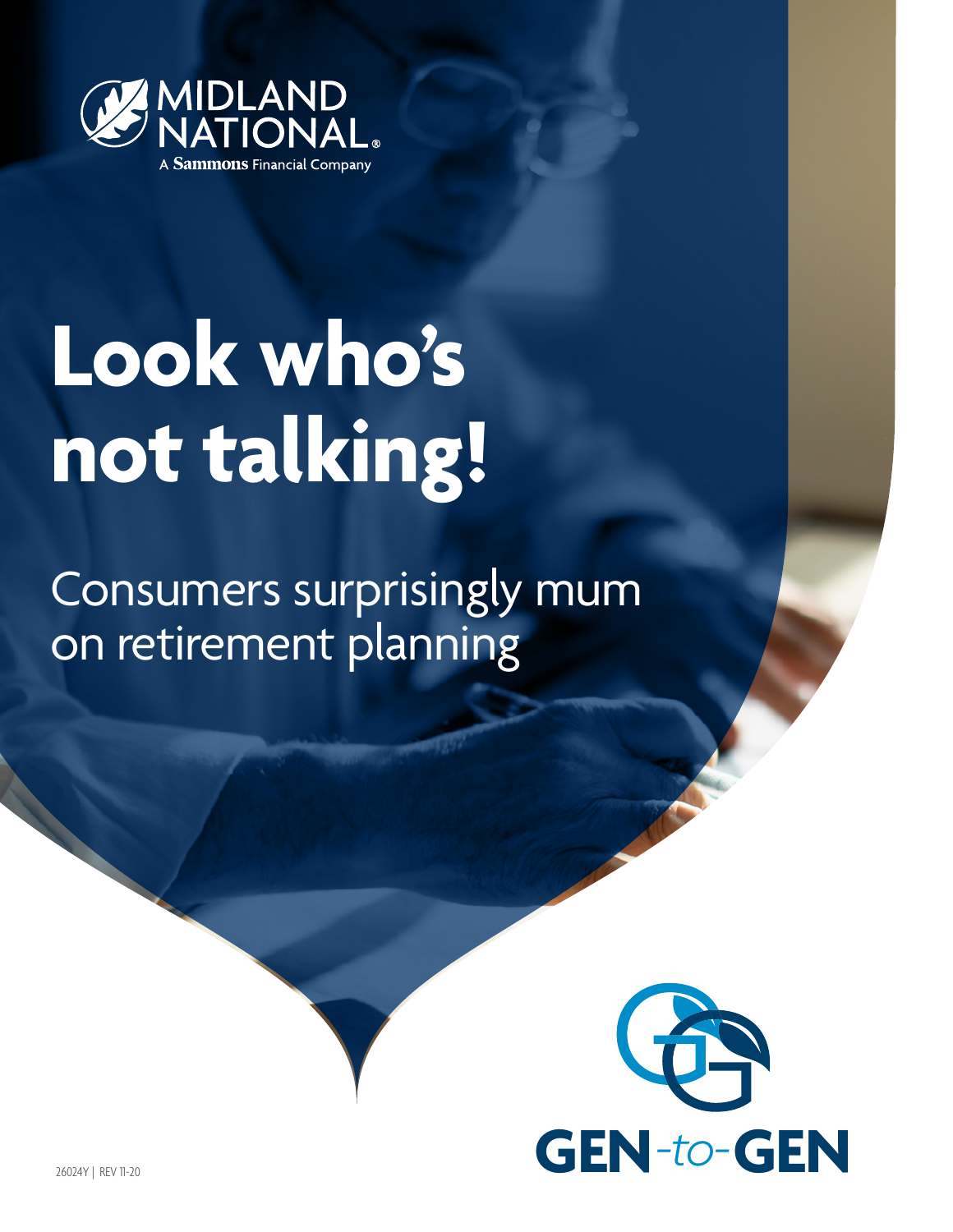## **We need to talk.**

**All consumers do. Right now, many people are aware that they are unprepared for retirement, and concerned about how they will fund it. In fact, just 16% give themselves an 'A' grade on retirement planning. 41% give themselves a 'C' or lower.**

However, the various generations are not talking to each other about retirement planning, and today's retirees aren't passing along realistic or practical advice to younger generations.

Whether money and savings are taboo topics, or older generations are feeling guilt or embarrassment over their retirement savings habits, this lack of conversation between generations can have a big impact on the future of savings.

#### **Generational categories**

Baby Boomers: age 55+ Gen X-ers: ages 45-54 Millennials: ages 25-44 Gen Z-ers: ages 18-24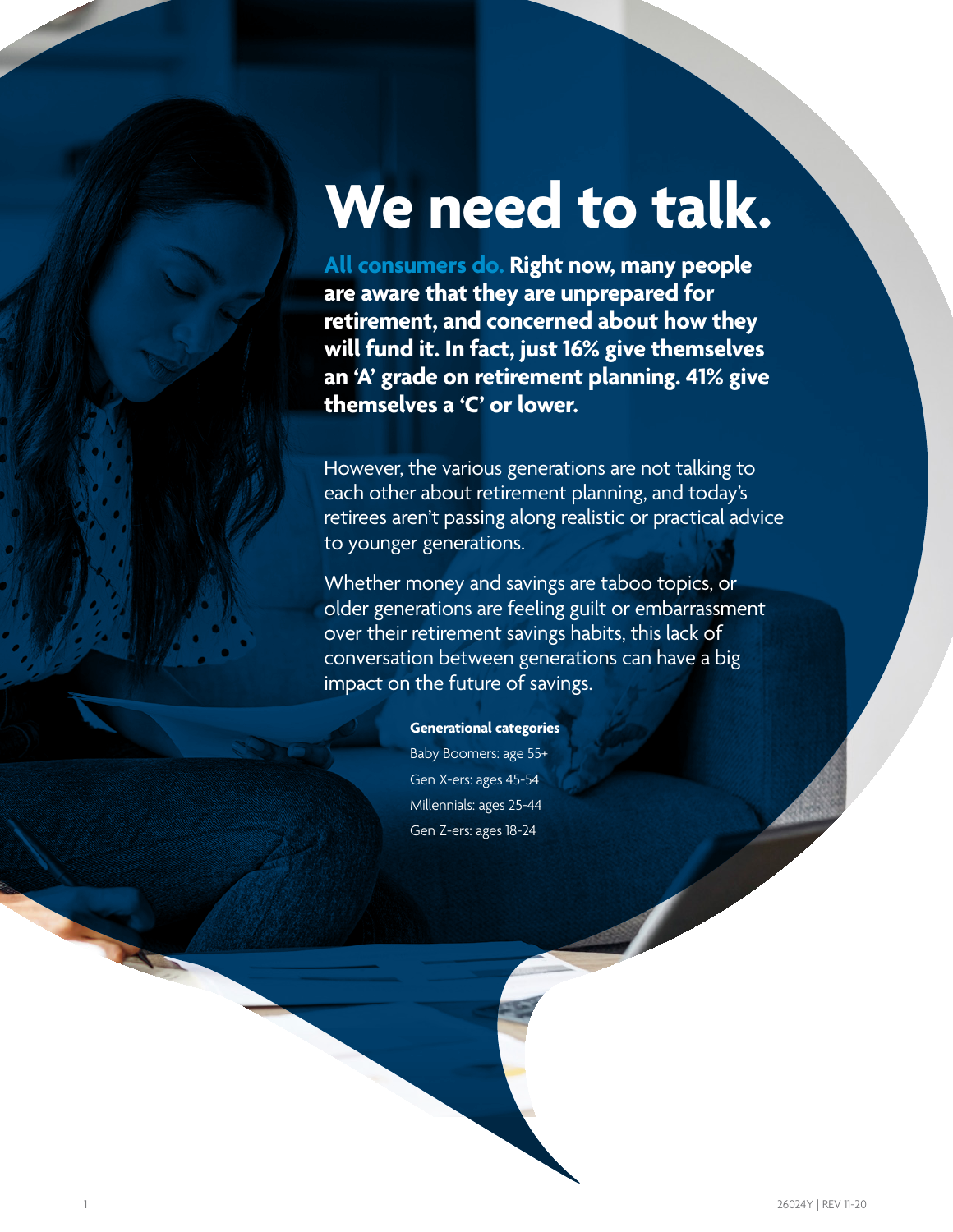### **Key learning 1: Retirement advice is limited and vague**

More than a third of Gen-Xers and 32% of Baby Boomers polled have never given advice to their children about planning for retirement. And of the parents who gave their children retirement advice, most was vague guidance and cliches about savings, and lacked specific recommendations about retirement plans, debt avoidance, and responsible spending. As to be expected, Millennials and Gen Z-ers reported passing along retirement advice even less often, likely because their children, if any, are too young.

**What is the top piece of advice you received?**

- **1.** Save a lot, early, and often: 10-50% specifically mentioned
- **2.** Spend wisely
- **3.** Avoid debt
- **4.** Invest conservatively
- **5.** Set up a retirement savings plan (401k, IRA, Roth, trust fund)

\* Ranked in order of prevalence

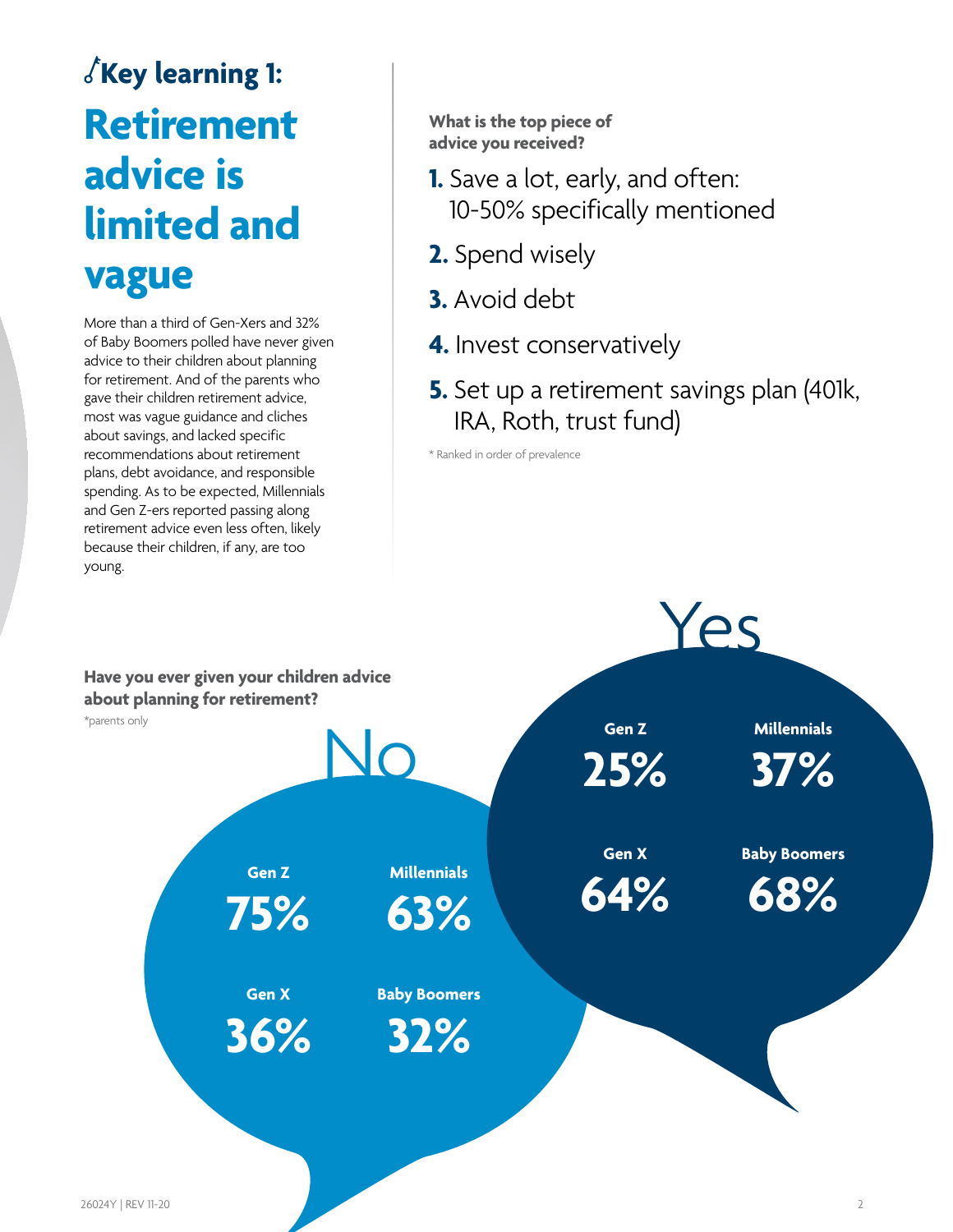### **Key learning 2: Each generation repeating the same retirement mistakes**

Many consumers are not talking about retirement with their children, but when they are, their advice is vague. Yet, part of helping the next generation succeed financially means allowing them to learn from the previous generations' mistakes.

Some Baby Boomers confessed that spending money on things they didn't need, and getting into too much debt, were the biggest financial mistakes they made when they were young, and another 17% said their biggest mistake was not saving for retirement. Yet, this is not the primary information or advice that they pass along to younger generations.

Gen Z-ers reported 'taking out too much in loans' and 'overspending' more often than older generations.

#### **What's the biggest financial mistake you made when you started planning for retirement?**

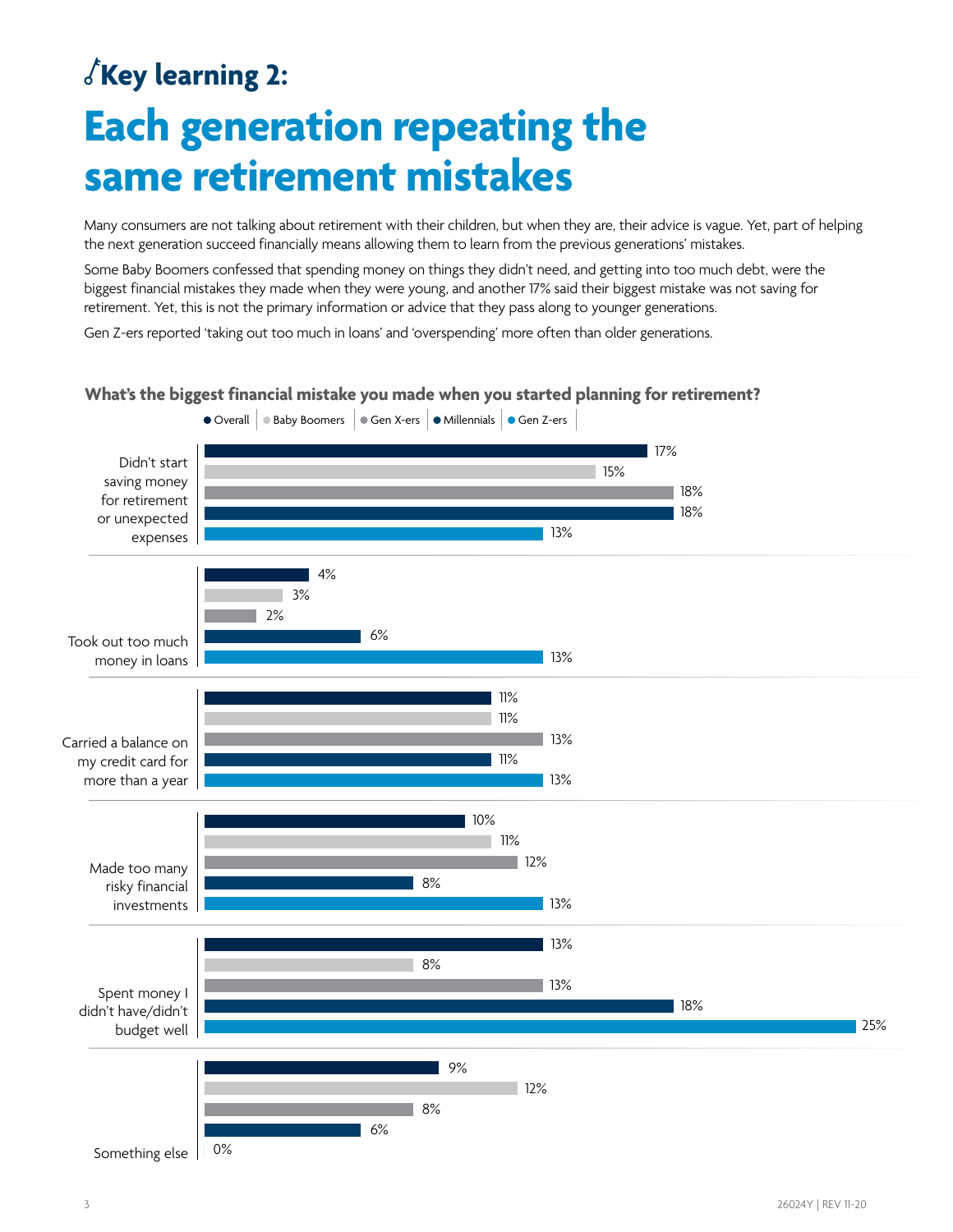### **Key learning 3: Financial fears remain the same across generations**

As they approach retirement, most Baby Boomers cite not knowing how much they'll need, as well as not making enough money, as barriers to saving more for their retirement.

As the generation closest to retirement, Baby Boomers have real fears about having enough money or financial security in retirement.

In fact, 77% of Baby Boomers admit they are at least slightly concerned about outliving their retirement savings. Younger generations are even more fearful—with 80% of Gen X-ers, 87% of Millennials, and 89% of Gen Z-ers reporting the same concern.

**Ensuring your savings can last a lifetime starts with assessing your current retirement strategy, including benefits such as Social Security and any other income streams, as well as future financial needs. Adding a fixed index annuity to your portfolio can help protect your nest egg from market volatility and generate steady lifetime income.**



### **Which of the following is the biggest impediment to you putting away more money for your retirement?**

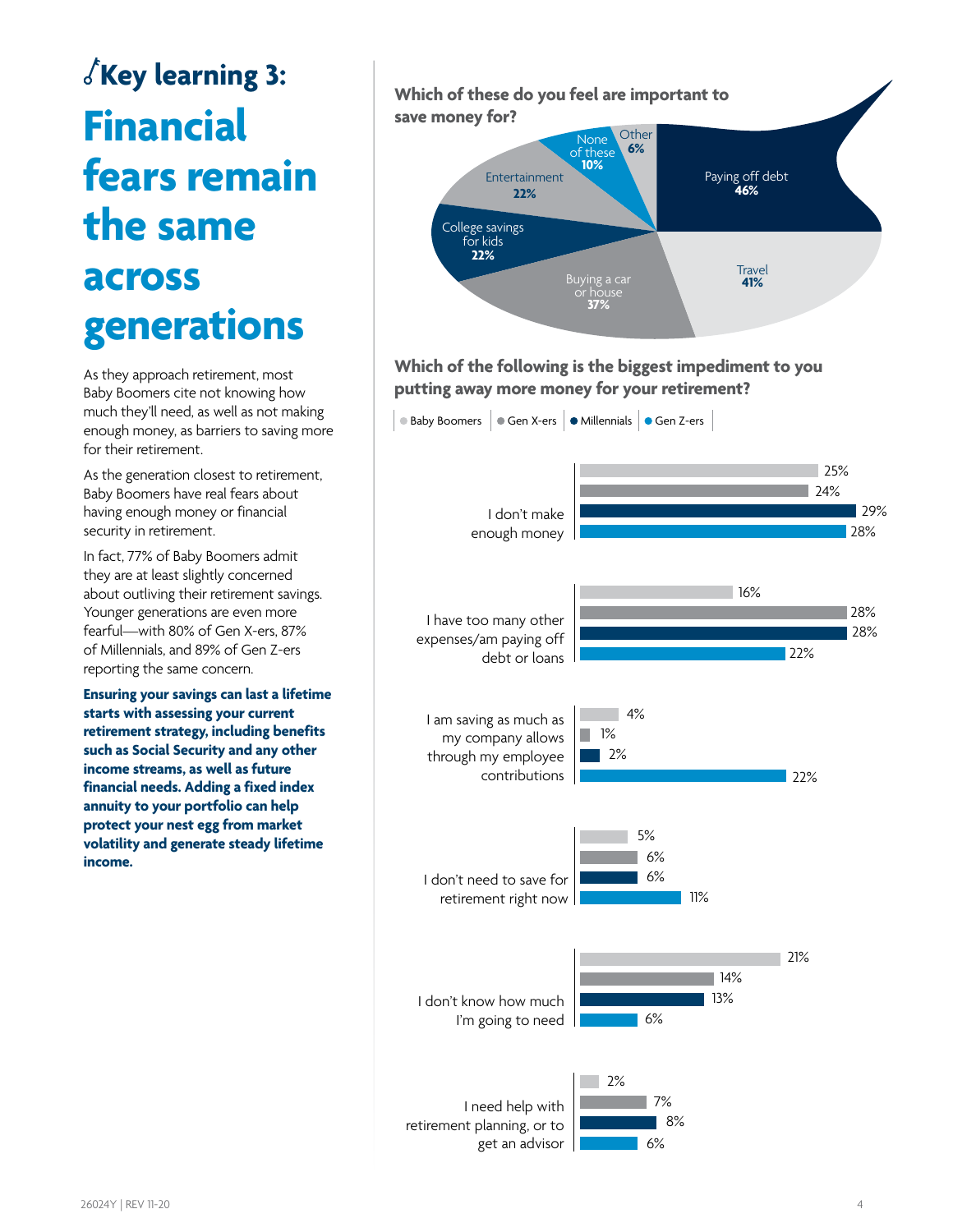**Key learning 4: Gen X-ers poised to be more involved in parents' planning**

A third of Gen X-ers say they are involved in their parents' retirement planning—an increase from the previous generation, as three-quarters of Baby Boomers did not participate at all in their parents' retirement planning.

While participation appears to be growing with each succeeding generation, there is clearly room for improvement in communication about retirement planning. Awareness of parents' savings strategy and retirement plans can help consumers financially plan for possibly assisting their family members down the road and influence their own planning.



#### **How involved are you currently in your parent or family member(s)' ongoing retirement savings or planning?**